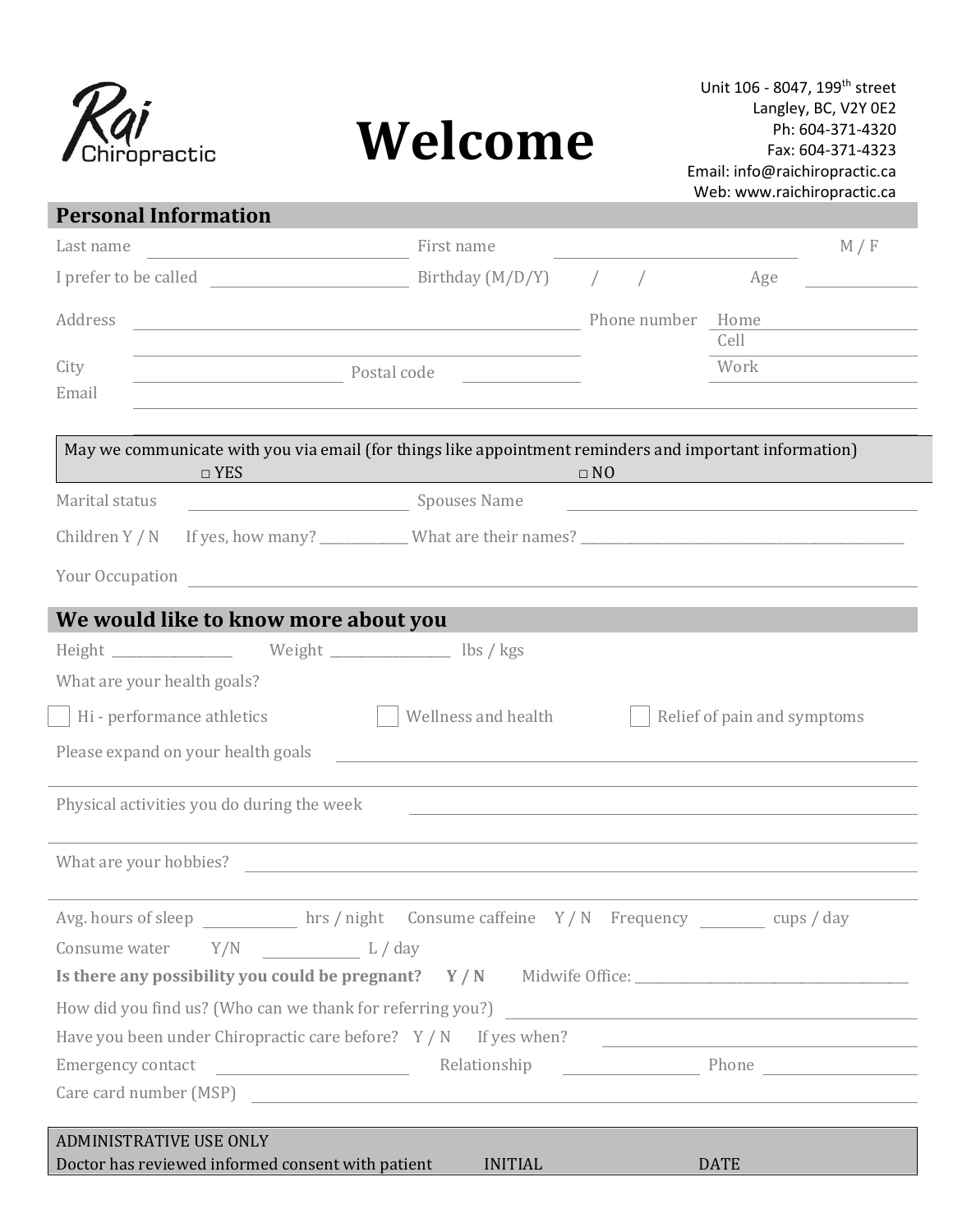

### **Injury / Concern**

### **If your concern is due to injury or pain**

|                                                                              | How did it begin and the contract of the contract of the contract of the contract of the contract of the contract of the contract of the contract of the contract of the contract of the contract of the contract of the contr       |
|------------------------------------------------------------------------------|--------------------------------------------------------------------------------------------------------------------------------------------------------------------------------------------------------------------------------------|
|                                                                              | Does anything make it feel better <b>contract the contract of the contract of the contract of the contract of the contract of the contract of the contract of the contract of the contract of the contract of the contract of th</b> |
|                                                                              | Does anything make it worse                                                                                                                                                                                                          |
|                                                                              | Please describe your concern (aching, stabbing, numbness etc.)                                                                                                                                                                       |
|                                                                              |                                                                                                                                                                                                                                      |
|                                                                              |                                                                                                                                                                                                                                      |
|                                                                              | What is the severity of your concern? $\qquad \qquad$ 1-10 (1= virtually no pain / 10 = worst pain imaginable)                                                                                                                       |
|                                                                              | What time of the (day / week) is your concern worst _____________________________                                                                                                                                                    |
|                                                                              |                                                                                                                                                                                                                                      |
| <b>PRESENTING SYMPTOMS</b>                                                   | $\mathbb{R}$                                                                                                                                                                                                                         |
| Please show areas of pain or unusual feeling                                 |                                                                                                                                                                                                                                      |
| Mark the areas of the body where you feel the<br>described sensations        |                                                                                                                                                                                                                                      |
| Include all affected areas Mumbness N<br>Pins and needles P<br>- Rurning - R |                                                                                                                                                                                                                                      |

- Burning B
- Aching A
- Stabbing S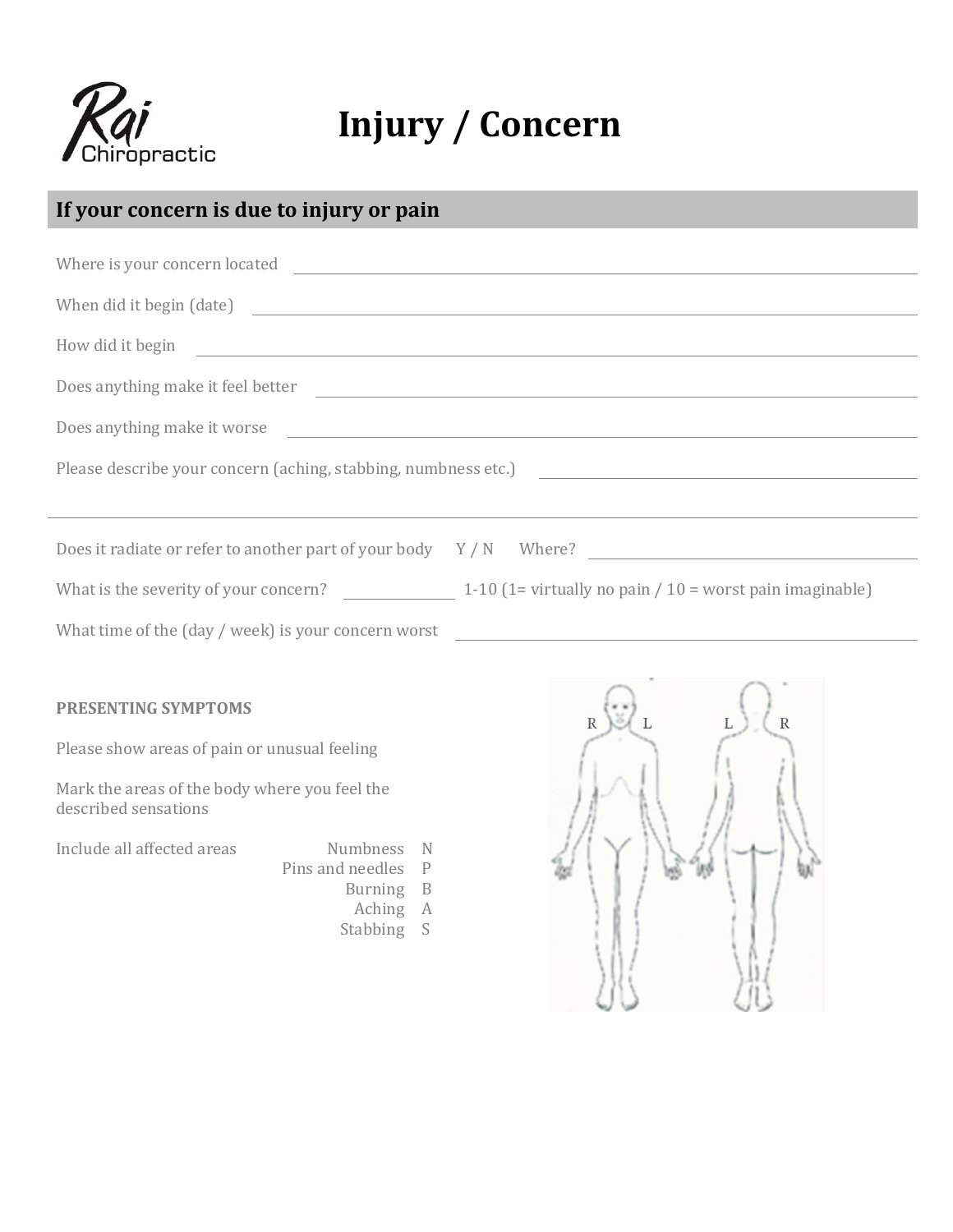

## Health History

| <b>Dizziness</b>                                                                                                                                      | Y/N | Constipation                                                        | Y/N |  |  |  |  |
|-------------------------------------------------------------------------------------------------------------------------------------------------------|-----|---------------------------------------------------------------------|-----|--|--|--|--|
| Heart trouble                                                                                                                                         | Y/N | Diarrhea                                                            | Y/N |  |  |  |  |
| <b>Diabetes</b>                                                                                                                                       | Y/N | Sinus trouble                                                       | Y/N |  |  |  |  |
| Arthritis                                                                                                                                             | Y/N | Menstrual problems                                                  | Y/N |  |  |  |  |
| Headaches                                                                                                                                             | Y/N | Cancer                                                              | Y/N |  |  |  |  |
| <b>Migraines</b>                                                                                                                                      | Y/N | Chronic fatigue                                                     | Y/N |  |  |  |  |
| Asthma                                                                                                                                                | Y/N | Sleeping difficulties                                               | Y/N |  |  |  |  |
| Heart burn                                                                                                                                            | Y/N | Depression                                                          | Y/N |  |  |  |  |
| Irritable bowels                                                                                                                                      | Y/N | Ear noises                                                          | Y/N |  |  |  |  |
| Numbness                                                                                                                                              | Y/N | Digestive problems                                                  | Y/N |  |  |  |  |
| Deafness                                                                                                                                              | Y/N | High blood pressure                                                 | Y/N |  |  |  |  |
|                                                                                                                                                       |     |                                                                     |     |  |  |  |  |
|                                                                                                                                                       |     |                                                                     |     |  |  |  |  |
|                                                                                                                                                       |     |                                                                     |     |  |  |  |  |
| Please list any family health conditions (Arthritis, Diabetes, Cancer, Heart disease etc.)                                                            |     |                                                                     |     |  |  |  |  |
|                                                                                                                                                       |     |                                                                     |     |  |  |  |  |
| Have you ever smoked? (list amount, frequency and duration)                                                                                           |     |                                                                     |     |  |  |  |  |
| Medications currently taking<br><u> 1989 - Johann Barn, mars ann an t-Amhain an t-Amhain an t-Amhain an t-Amhain an t-Amhain an t-Amhain an t-Amh</u> |     |                                                                     |     |  |  |  |  |
|                                                                                                                                                       |     |                                                                     |     |  |  |  |  |
| Have you ever been knocked unconscious?                                                                                                               |     |                                                                     |     |  |  |  |  |
| How long unconscious?                                                                                                                                 |     | <u> 1980 - Johann Barbara, martxa alemaniar amerikan basar da a</u> |     |  |  |  |  |
|                                                                                                                                                       |     |                                                                     |     |  |  |  |  |
|                                                                                                                                                       |     |                                                                     |     |  |  |  |  |
|                                                                                                                                                       |     |                                                                     |     |  |  |  |  |
|                                                                                                                                                       |     |                                                                     |     |  |  |  |  |
|                                                                                                                                                       |     |                                                                     |     |  |  |  |  |
|                                                                                                                                                       |     |                                                                     |     |  |  |  |  |